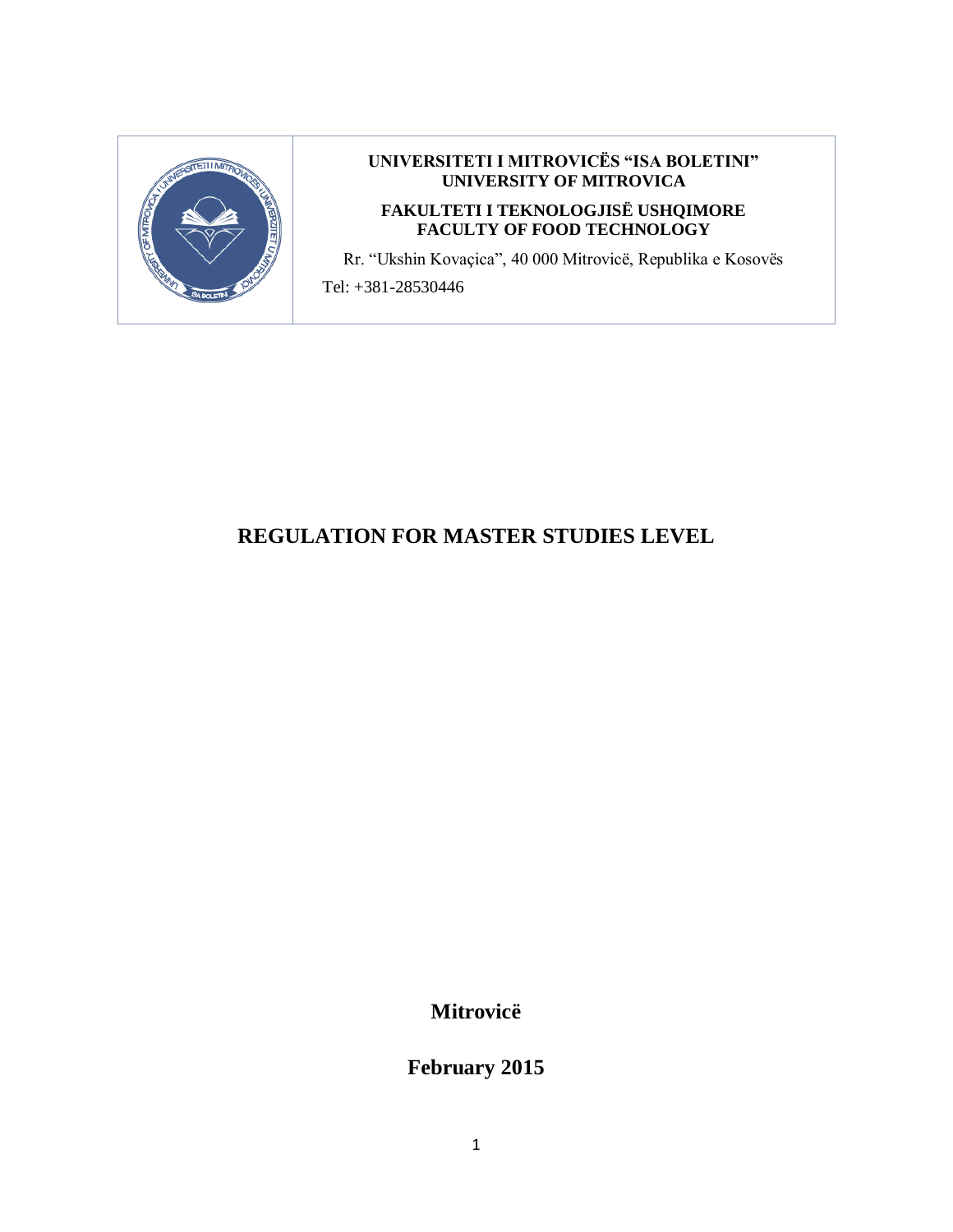Pursuant to Article 76, paragraph 3 and Article 80, point 2 and 3 of the Statute of the University of Mitrovica, the Council of the Faculty of Food Technology on the meeting held on 20/02/2015 issued the following:

### **Regulation on Master Studies**

### **1. General Provisions**

## **Article 1**

With the Regulation on Master Studies (hereinafter: Regulation) regulates the: organization and types of Master Studies, the conditions of enrollment in program studies – study program, duration of studies, student status, student obligations, conditions for enrollment in the following year of studies after successful completion of exams, completion of studies and graduation thesis.

## **2. Organization and types of studies**

- 1. The Faculty of Food Technology organizes regular Master studies leading to the obtainment of scientific grades in the field defined by the plan and program of Master studies.
- 2. Master studies, the Faculty of Food Technology can organize in cooperation with other faculties of the University of Mitrovica by offering two subject studies and interdisciplinary programs of studies as well as in cooperation between the University of Mitrovica and other universities provide joint programs of studies based on cooperation agreements.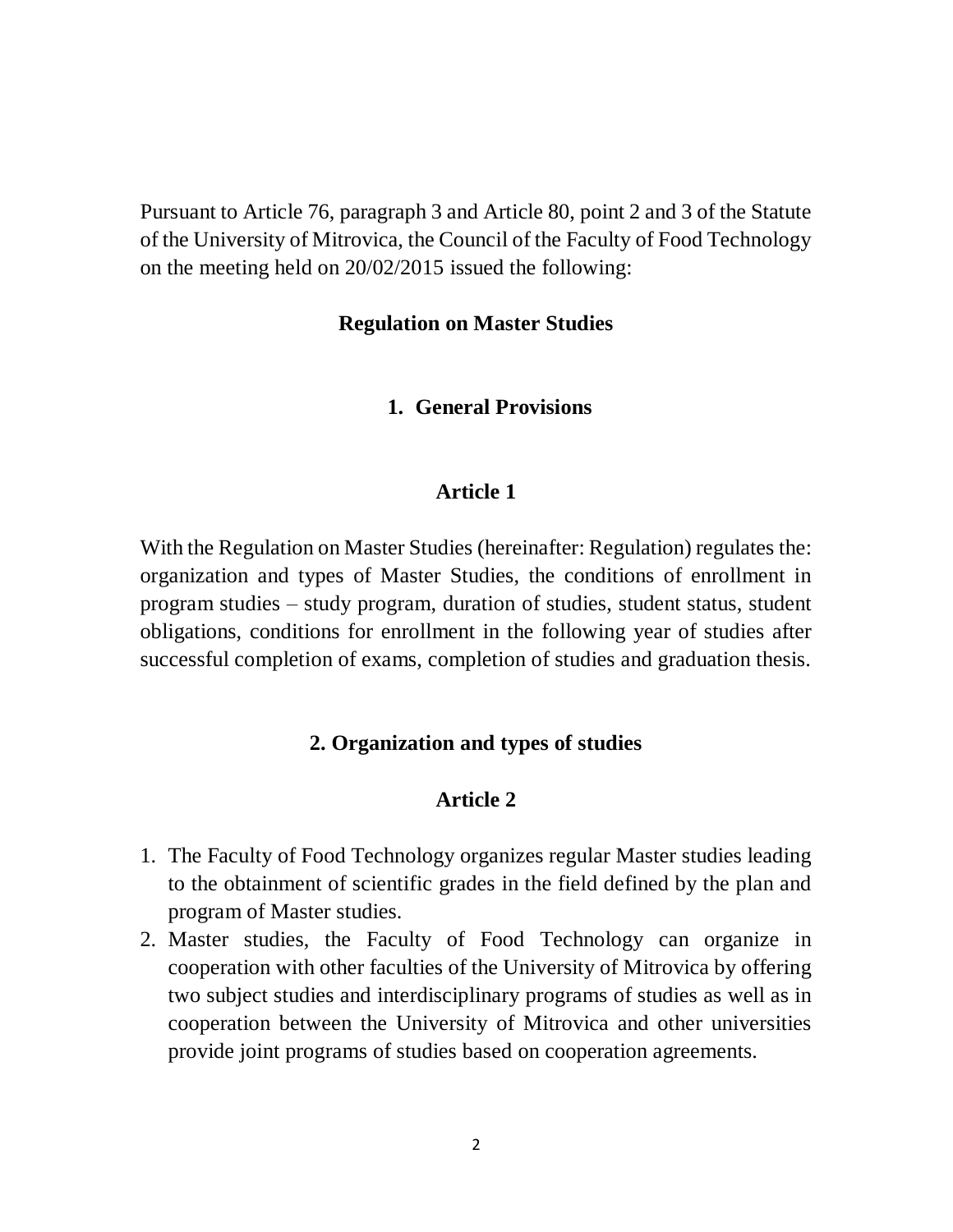Study programs and curricula proposed by the Faculty Council are approved by the Senate of the University and become active after being accredited by the Accreditation Agency.

## **Article 4**

- 1. The right to teach in the master studies have the teaching staff who hold the academic title of a professor (regular professor, associate professor and assistant professor) who fulfills the conditions set out in the Statute of the University of Mitrovica. The right to hold exercise hours/lab hours in this cycle of studies is given to persons holding the position of a teaching assistant
- 2. In certain casess in a subject the teaching can be held by two or more teaching staff members. In case the subject is taught by more than one individual, only one is appointed as the professor responsible for the given subject (bear the responsibility for the class).

### **Article 5**

- 1. Master studies are conducted according to the modular system and are based on specialization course within the program.
- 2. The study regime, the grading system and the credit system is similar to the first level-bachelor studies.

### **Article 6**

Master studies are organized in two departments, respectively study programs:

- I. Technology with specializations: Environmental Protection Engineering; Chemical Engineering.
- II. Food Engineering and Technology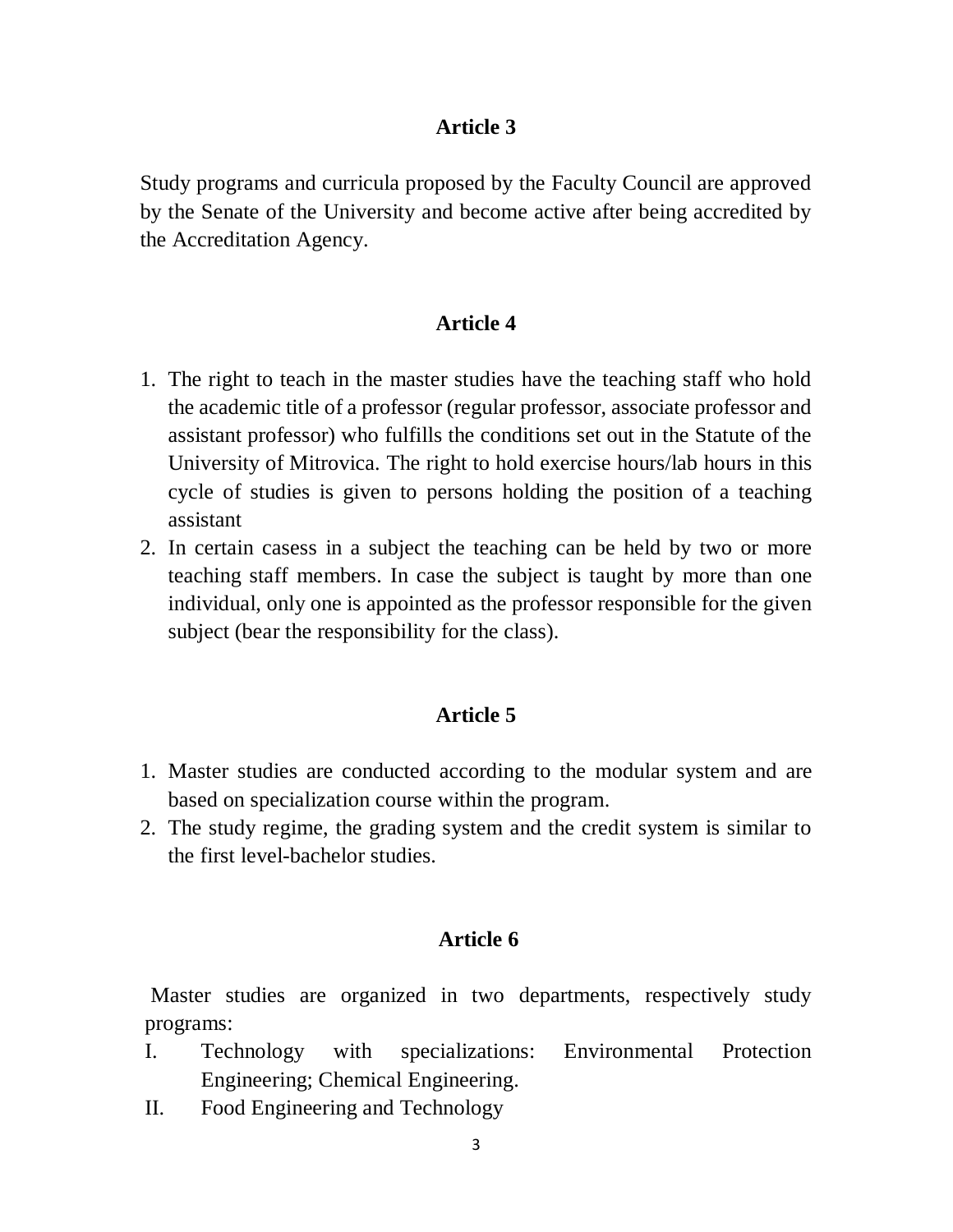The course is taught in the form of lectures, seminars, theoretical laboratory exercises, practical work and field work, professional excursions, discussions, professional consultations and through independent student work.

## **3. Conditions for enrollment in studies**

## **Article 8**

- 1. The Faculty of Food Technology enrolls students according to the possibilities and proposals of the departments.
- 2. The proposal for registration of new students shall be provided by the study commission department and approved by the Faculty Council. The final decision on the announcement of the public competition is issued by the Senate of the University after consultation with MEST.

### **Article 9**

There is no age limit for enrollment or qualification in higher education.

- 1. In postgraduate studies Master in the Faculty of Food Technology of Mitrovica, candidates who in the Bachelor studies have an average of 7.50 and above can enroll. The selection of these candidates for admission to the assigned number is done according to the priority rankings of the average grade during Bachelor studies.
- 2. In the Master studies, candidates with an average grade lower than f 7.50 may also be accepted, but they will be subject to the entrance examination.
- 3. The ranking of candidates shall be based on: a. average grade during preliminary studies and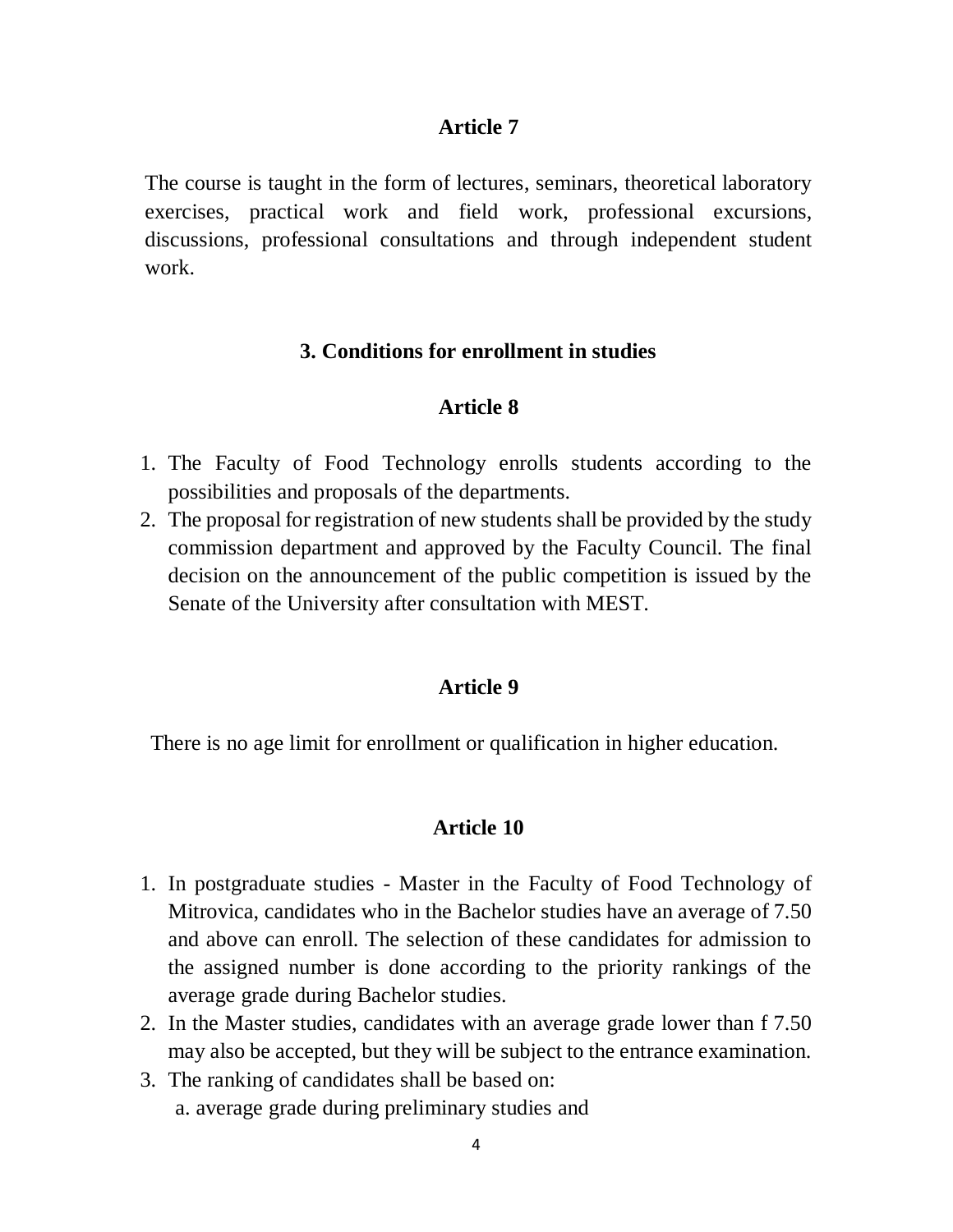b. results of the entrance examination for those entering the entrance exam.

- 4. Candidates who have completed prior study programs in other academic units (not to the one they are applying to) can also apply for enrollment; In order to complete the incoming class, student who have completed studies in private colleges in the Republic of Kosovo in accredited programs (the status of these programs should be confirmed by the Kosovo Accreditation Agency and MEST) as well as the candidates who have completed studies in Higher Education Institutions abroad may apply for enrollment
- 5. The conditions and criteria for admission to the students as defined in paragraph (4) shall be based on the decision of the Senate of the University.

### **Article 11**

- 1. Candidates who have not been admitted in the first year of the master studies may formally complain against the decision within two working days after the announcement of the selection results.
- 2. The final decision on the complaint shall be taken by the commission for appeal appointed by the rector.

## **Article 12**

Registration of students in the first semester according to the competition shall be made by the Central Administration of the University.

- 1. When applying for admission, candidates must provide the following original documents:
	- the completed application form which is downloaded during the online application
	- the birth extract;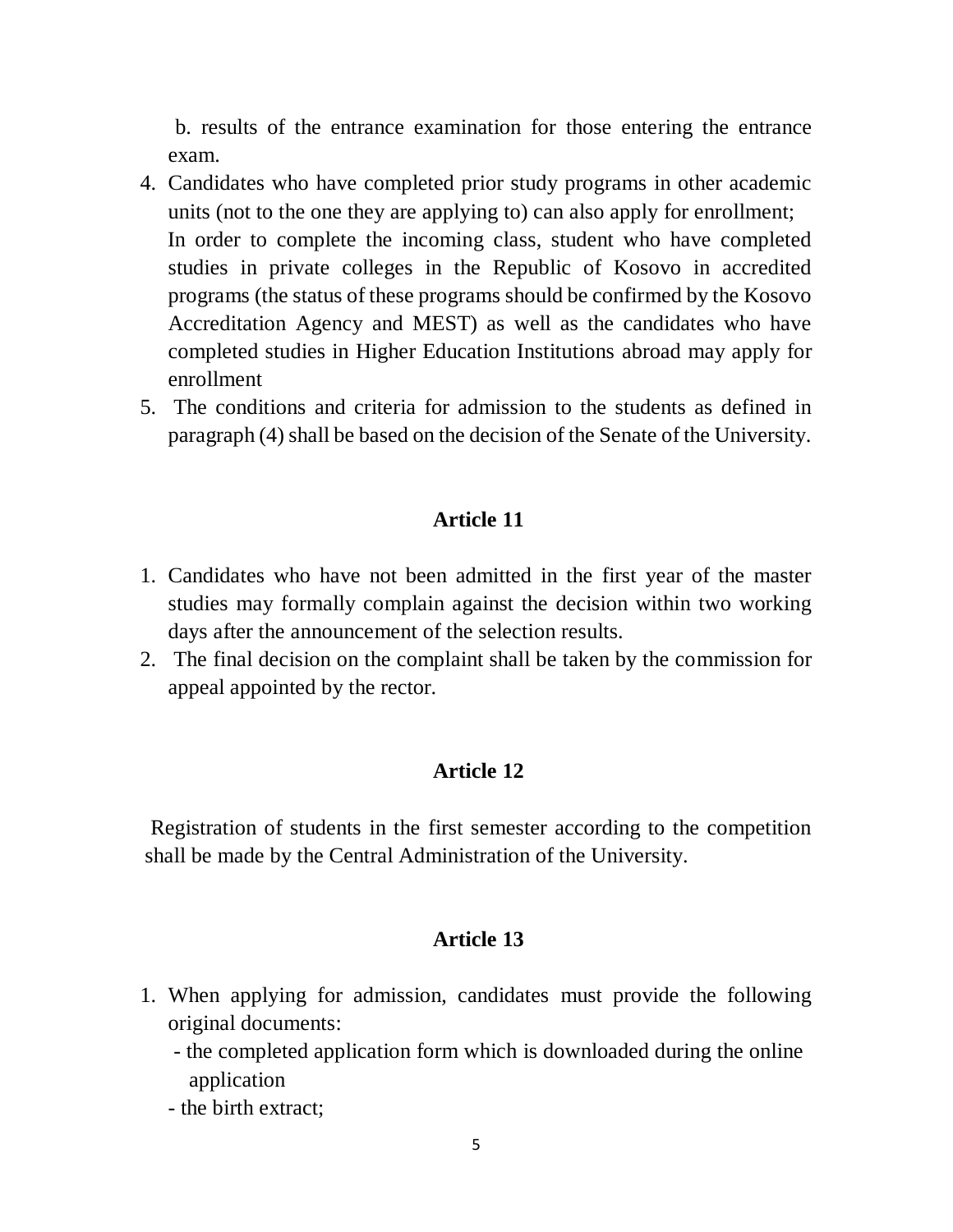- diploma (certificate) of completing Bachelor studies;
- the decision on recognition of the diploma if studied abroad;
- copy of the ID card
- 2. Candidates admitted, for registration shall submit:
	- the completed registration form, obtained when beginning the registration process;
	- two photos (4.5x6 cm format), which should be in accordance with the rules for personal documents;
	- payment at the specified fee

### **4. Change of the study program**

### **Article 14**

In order to change the study program or transfer from a faculty at another university to the Faculty of Food Technology, the candidate will be subjected to the same regulations applicable to enrolled students requesting a change in the study program within the Faculty of Food Technology, regulations which are foreseen by the Statute of the University of Mitrovica and other legal acts of the University and the Faculty.

## **5. Duration of studies**

- 1. Master studies last from 1 year to 2 years respectively and require 60 ECTS credits.
- 2. The University organizes studies in accordance with the existing 12-month academic year. The academic year begins on October 1 and September 30.
- 3. Active study period (lectures, exercises, seminars, colloquia) are divided into two semesters. The Winter semester starts on October 1 and ends on January 15, the Summer semester starts on February 16 and ends on May 31.
- 4. Master studies take last for 15 weeks during a semester.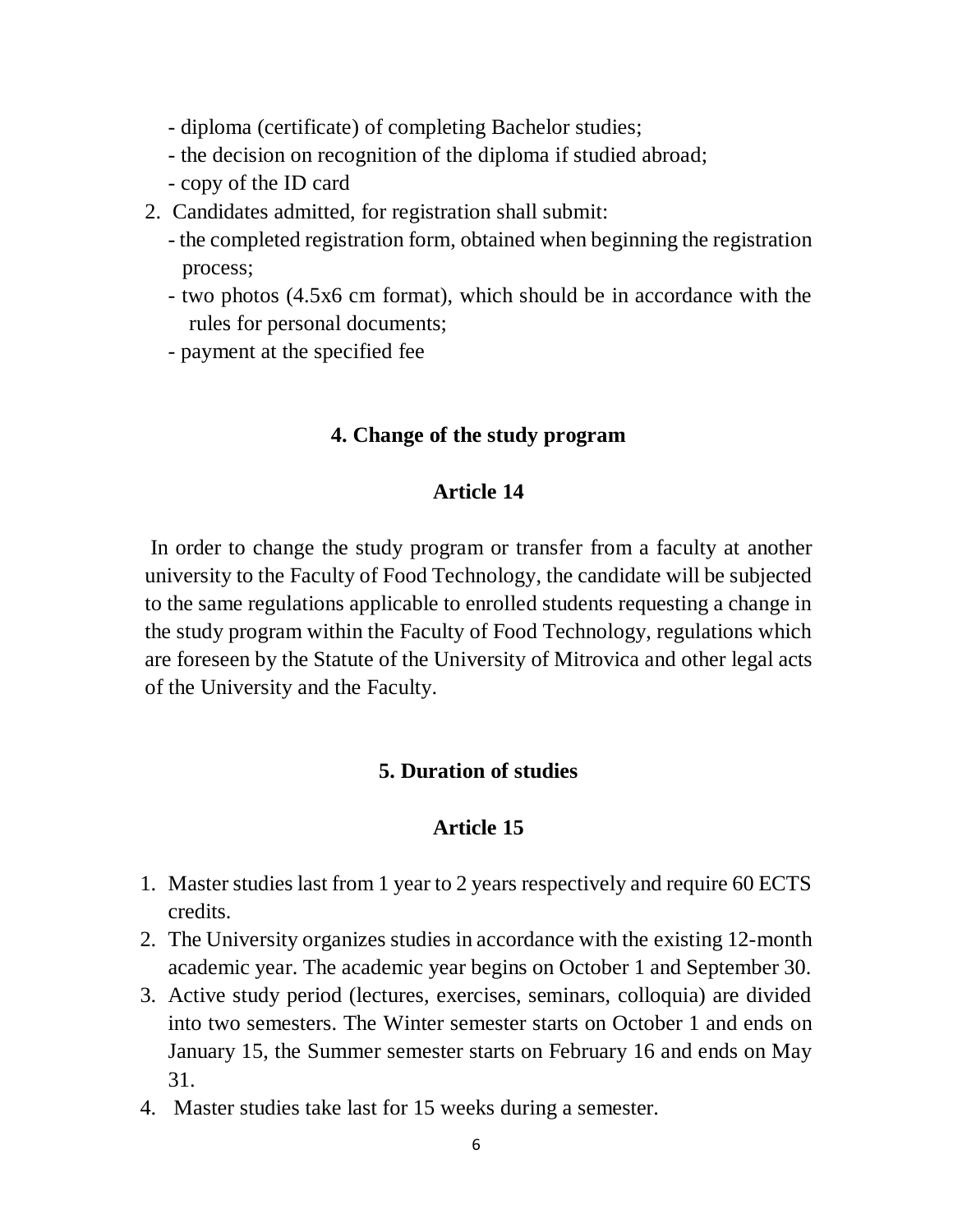## **6. Student status**

## **Article 16**

- 1. The person enrolled in the Faculty of Food Technology has the status of the student
- 2. The status of the student is evidenced by the student card.
- 3. In case of loss of the student card, with the dean's permission, the student is given the new student card.

## **Article 17**

Student loses student status:

- When deciding to leave studies;
- When he finished his studies;
- When failing to enroll in the academic year;
- When he / she has not completed the studies in the double of the length of the studies;
- When the student reaches the maximum number of re-registrations of the academic year without successful completion of the studies;
- In the case of the exclusion, based on the decision issued after the disciplinary procedure

- 1. The student may request temporary suspension from the status of the student in cases such as:
	- serious illness;
	- compulsory military service;
	- care for children under the age of three;
	- in the case of pregnancy;
	- other cases noted in the legal provisions and normative acts of the University of Mitrovica.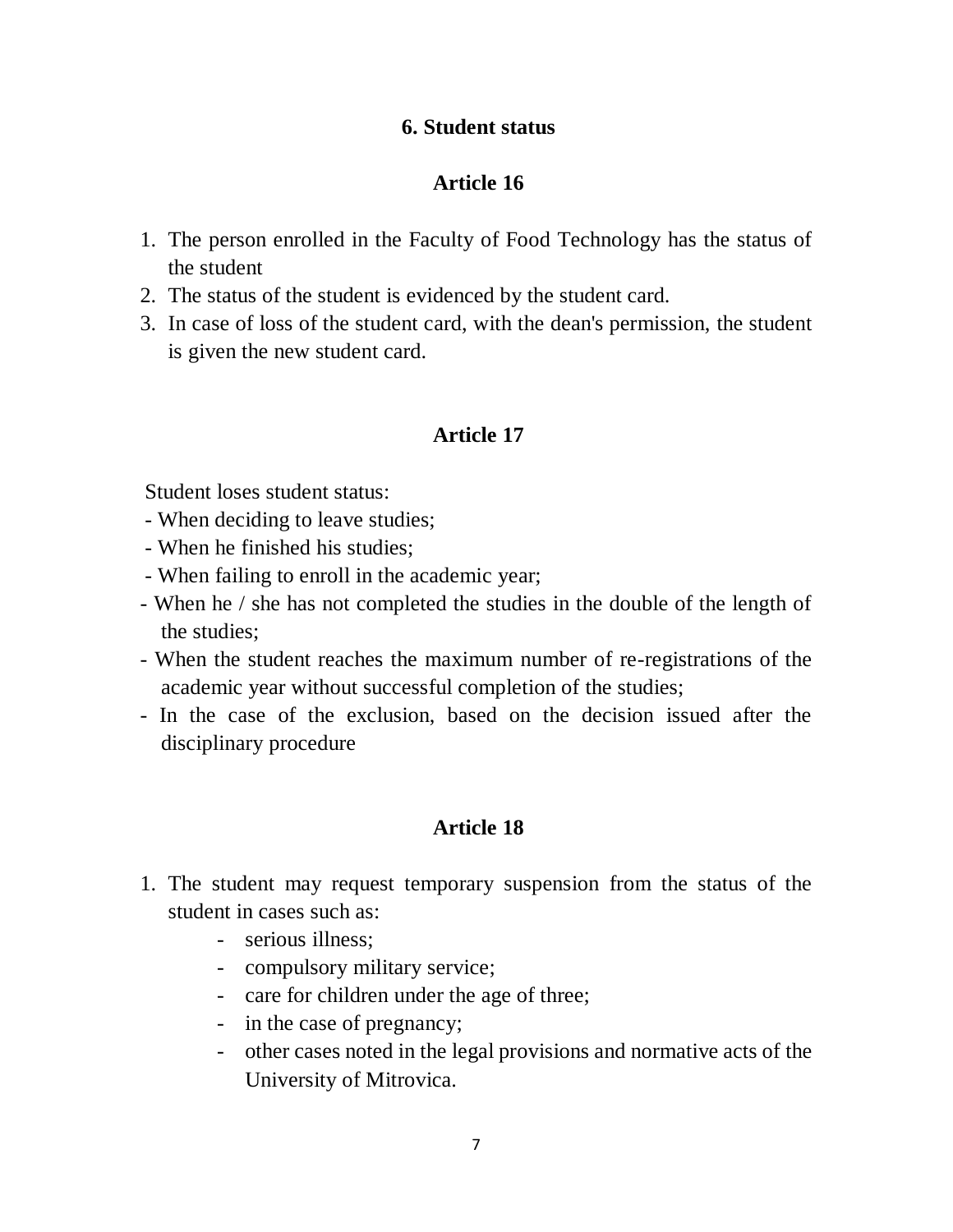2. The decision to allow temporary suspension of the student status is issued by the dean of the faculty.

### **Article 19**

- 1. The student may re-enroll as a regular student without any obstacles after the period of temporary suspension of the student's status based on this Statute. The period of temporary suspension of student status under this Statute is not counted towards the duration of the studies.
- 2. If the curriculum valid at the time of the first registration does not take place in the following enrollment year (after the suspension of the status of a regular student under this Statute), the Academic Studies commission decides on the differential examinations or additional obligations mandatory for the continuation of studies in the new program.

### **7. Rights and Obligations of Students**

- 1. Students have the following rights:
	- To participate in lectures, seminars, theoretical exercises, practical work and field work, vocational and teaching excursions, discussions, professional consultations and other forms of learning based on the curriculum;
	- To use the faculty equipment according to the respective rules, in order to complete the curriculum and the work programmed in their scientific activity, reading corners and other environments dedicated to sports and cultural activities;
	- To use libraries and other services for students;
	- To participate in the elections for student representatives at the bodies of the University, to participate regularly in the meetings of the committees where they are appointed as members and to perform tasks with dedication and sincerity. In the case of conflicts of interest relating to the content, the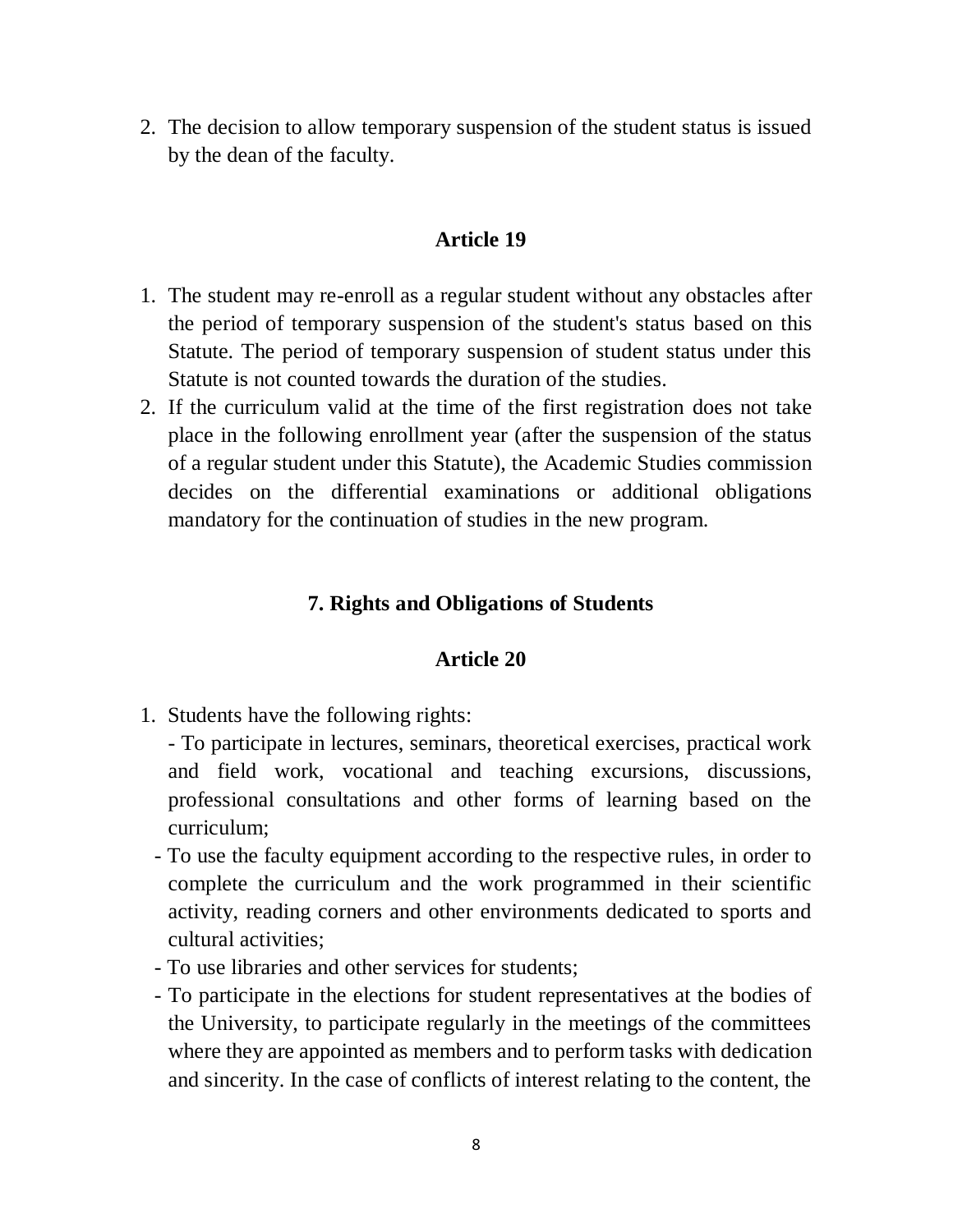delegated members of the students do not participate in the governing bodies of the University and the Faculty;

- To present new ideas and debatable opinions without risk to the student's place or privileges that can be enjoyed by the University
- To complain about the quality of the teaching process or the infrastructure of the University;
- To challenge a decision or action of the University to Ministry and the competent court;
- To benefit from the study scholarships and the rewards that the University administers when fulfilling the conditions set by the University Body.
- 2. The students have these obligations
- To know in detail the rules established by the University and the faculties to be aware of their implementation, otherwise the Faculty is responsible for the consequences that may arise from their lack of knowledge;
- Respect the regulations issued by the University and Faculty
- Respect the rights of staff and other students;
- Pay due attention to their studies and take up academic activities;

-Continue lectures and other forms of instruction in accordance with specific study rules;

- Respect the Code of Ethics;

-To pay the fees and tariffs set.

### **Article 21**

- 1. The Faculty Council shall exempt students from the Faculty and the University temporarily or permanently if student violates the prescribed rules.
- 2. The disciplinary responsibility of students is determiness by the Regulation on Disciplinary Procedure of the University of Mitrovica.

### **Article 22**

1. Students have the right to appeal against the decision taken by the faculty and the University related to their rights, obligations and responsibilities.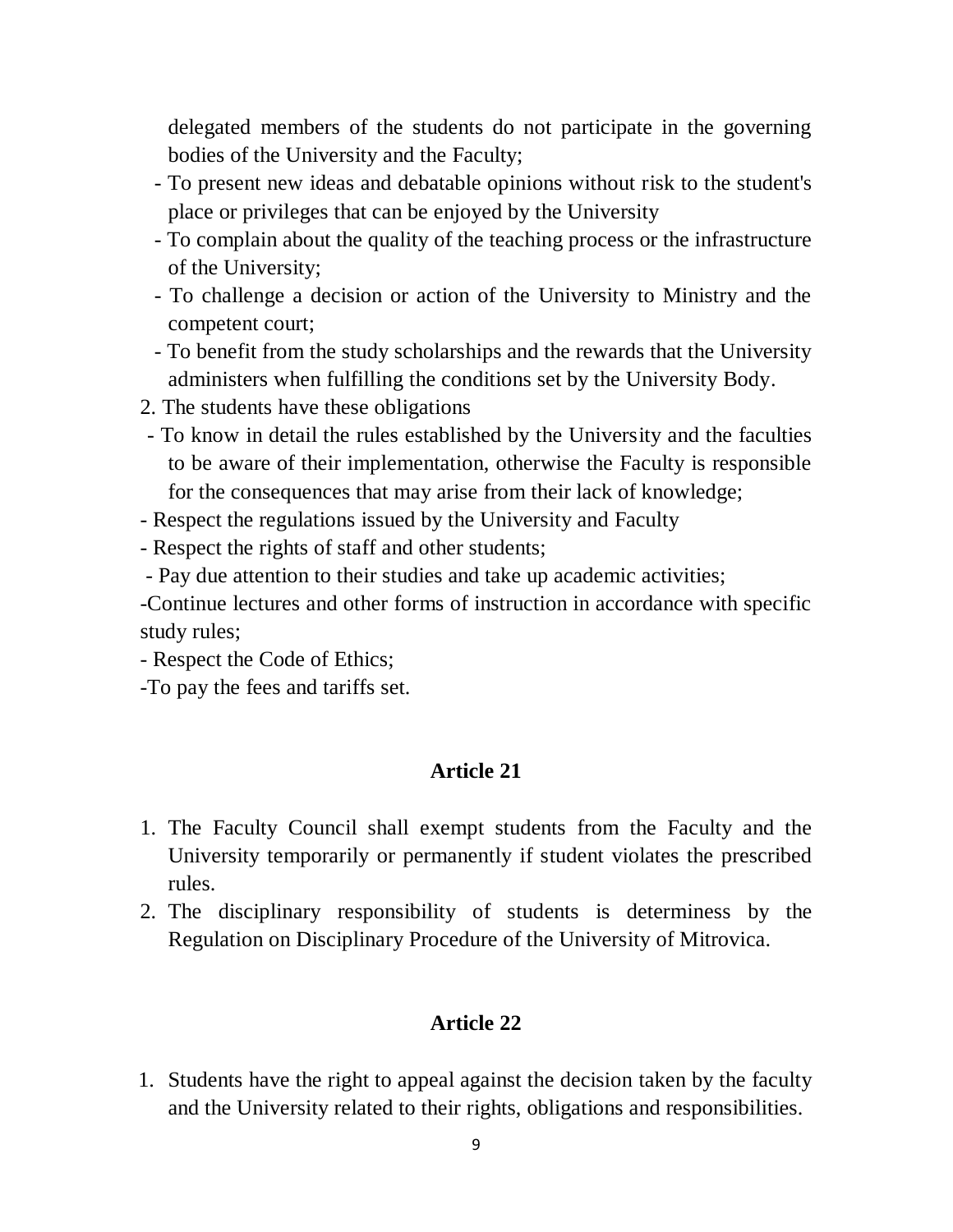- 2. Such complaints shall be submitted to the commission of studies of the Faculty within 15 business days after the announcement of the decision.
- 3. The study commission is obliged to submit the report for the decision taken to the Faculty Council within 30 working days after the receipt of the complaint.
- 4. The appeal to the decision taken by the first instance is decided by the Senate.

#### **8. Terms of registration of the academic year**

### **Article 23**

The Senate of the University of Mitrovica with a special decision determines the conditions for the registration of the following year of studies for students.

### **9. Exams and success in exams**

- 1. Students are obligated and have the right to enter exams. Exams are taken in all subjects after the completion of the course schedule. The student earns the right to enter the examination in a specific subject once all the requirements for the given subject are completed, requirements foreseen in the study plan.
- 2. The exam can be an oral or a written exam, or it can consist of a written and oral part. In cases when the exam consists of a written and oral test, the student can only enter the oral exam when he has received a positive grade in the written test. Combined exams, written and oral, are completed within seven days.
- 3. To determine the academic success of a student the following methods can be applied: a colloquium, a seminar work, a test and a practical test during the lab hours. The method of evaluating knowledge and passing of the exam is determined by the course program.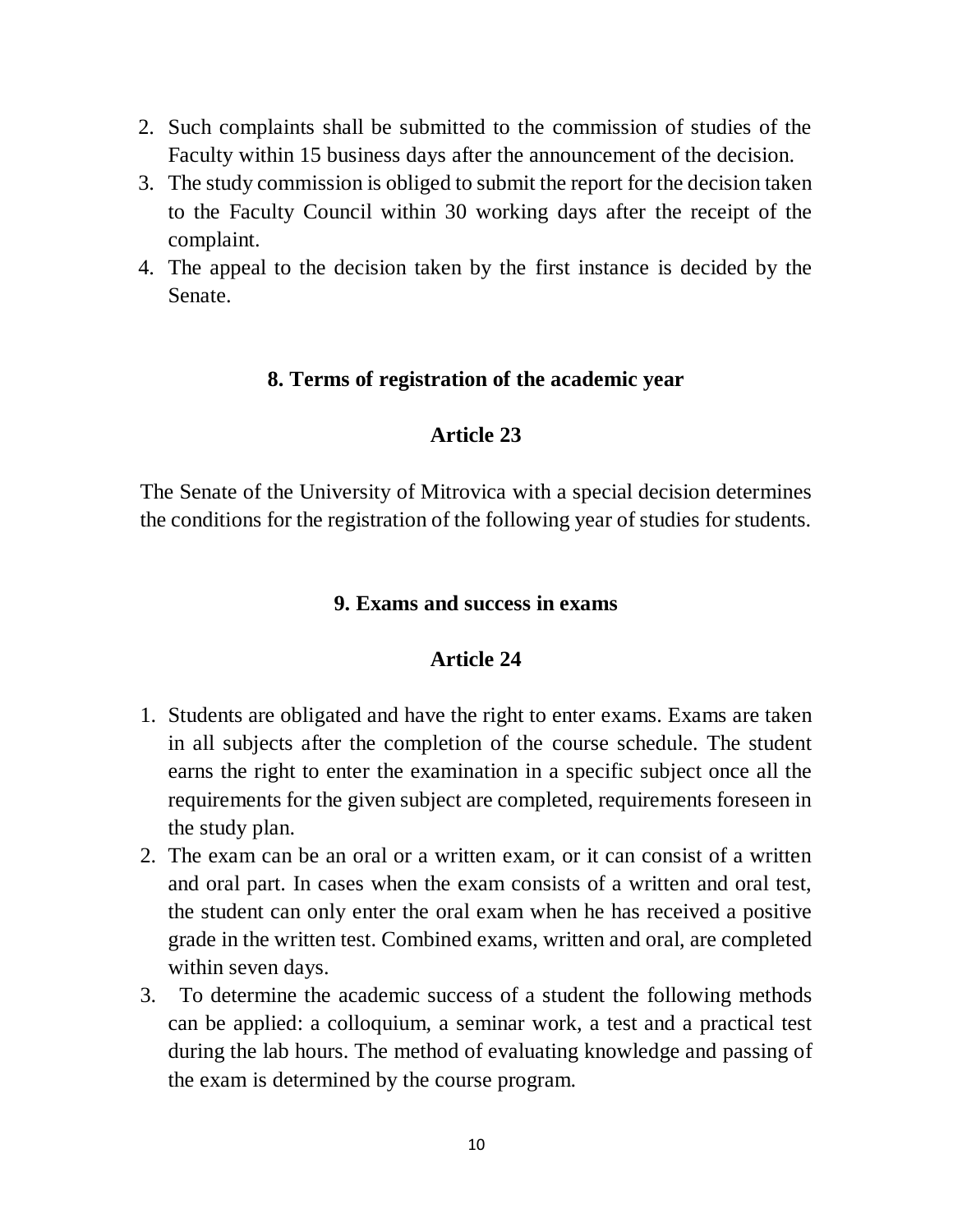- 1. Exams for master studies are held during the examination period.
- 2. The regular examination deadlines include: winter (January), spring and autumn (September). The exact period for the term is defined in the general study schedule, which is accepted by the Senate and made public. Details on the commencement and ending date of each exam term are determined by the academic units' councils.
- 3. Schedule of exams, including daily schedules, are announced at the beginning of the academic year.
- 4. Exam schedules will be set in such a way that the student does not have more than one exam scheduled per day.
- 5. Exam schedule after being announced is compulsory for the student as well as the examiner.

## **Article 26**

- 1. Examination enrollment period shall commence not earlier than 6 weeks before and not later than 8 days before the beginning of the examination term.
- 2. Exam schedule must be announced not later than three days before the exam date.

- 1. In all cases when the student is absent or withdraws from the examination he / she is considered to have failed (he / she is given a 5).
- 2. Upon his or her request, the student may be permitted by the dean of the academic unit to enter the exam earlier if he is participating in an international study program or is doing an internship abroad during the examination period.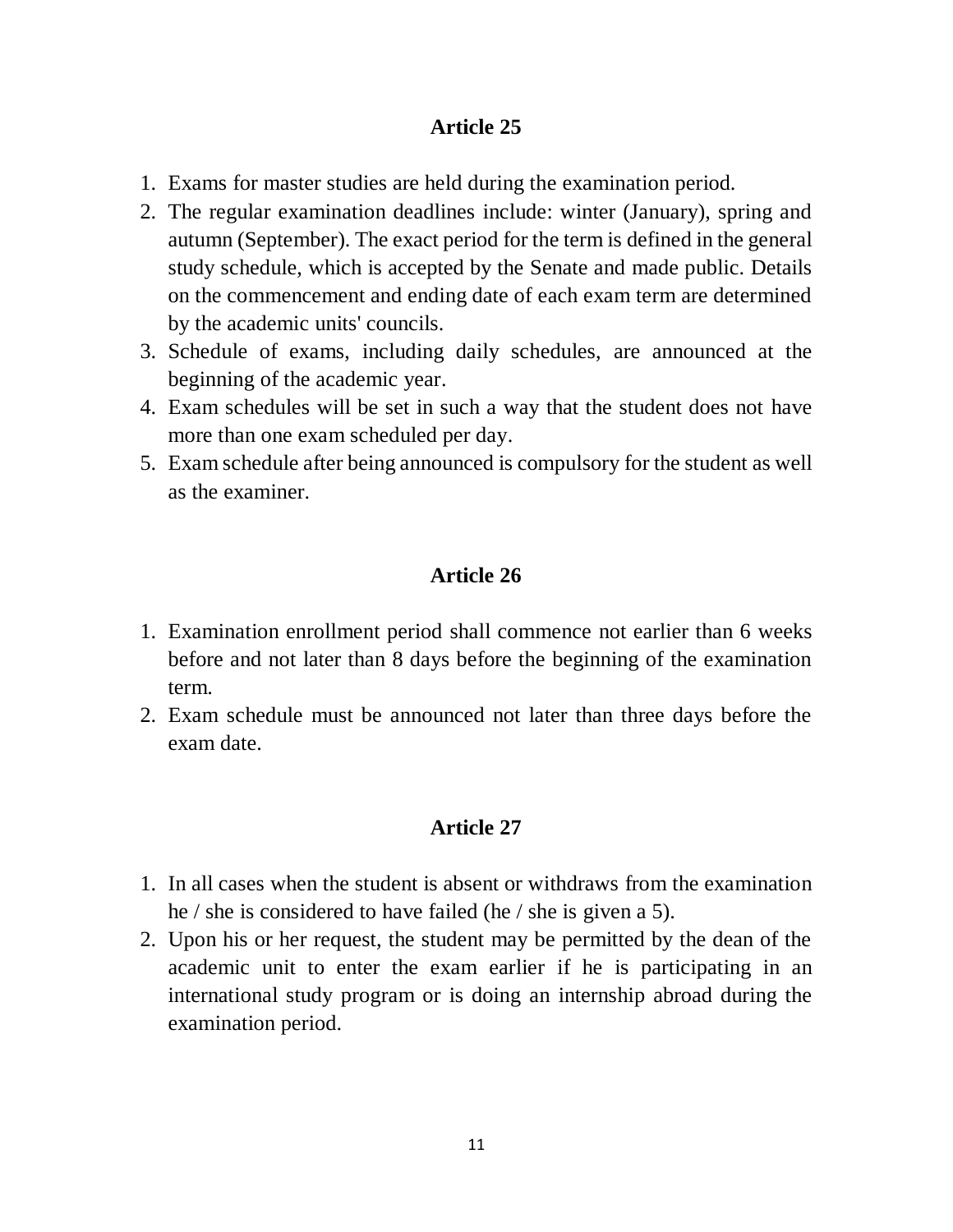- 1. To describe the level of success in the exams, the Faculty shall apply these grades
	- 10 and 9 (excellent)
	- 8 (very good)
	- -7 (good)
	- 6 (sufficient)
	- -5 (insufficient)
- 2. The candidate passes the exam successfully with grades 6 10.
- 3. The Senate shall issue a regulation for the determination of the relevant grading criteria.

- 1. A student who is not satisfied with outcome of the assessment may file a written complaint to the Dean of the Faculty. The complaint must be filed within two working days after the result has been announced.
- 2. A complaint may be made for the following reasons:
- a) For a written examination  $-$  a complaint is filed against the grade in the exam.
- b) For an oral examination- a complaint is filed against the grade obtained in the oral exam;
- 3. For the combined written and oral exam:
- a) A complaint is filed against the grade received in the written exam prior to entering the oral exam;
- b) A complaint is filed against the grade received in the oral exam, which implies that the grade received in the written examination has been accepted.
- 3. Upon timely receipt of the complaint, the Dean within one working day, appoints a three-member examination commission, but without the examiner against the grade of whom a complaint has been filed.
- 4. If the examination is to take place again in writing or orally, the Commission will hold the exam on the following working day after the commission has been appointed.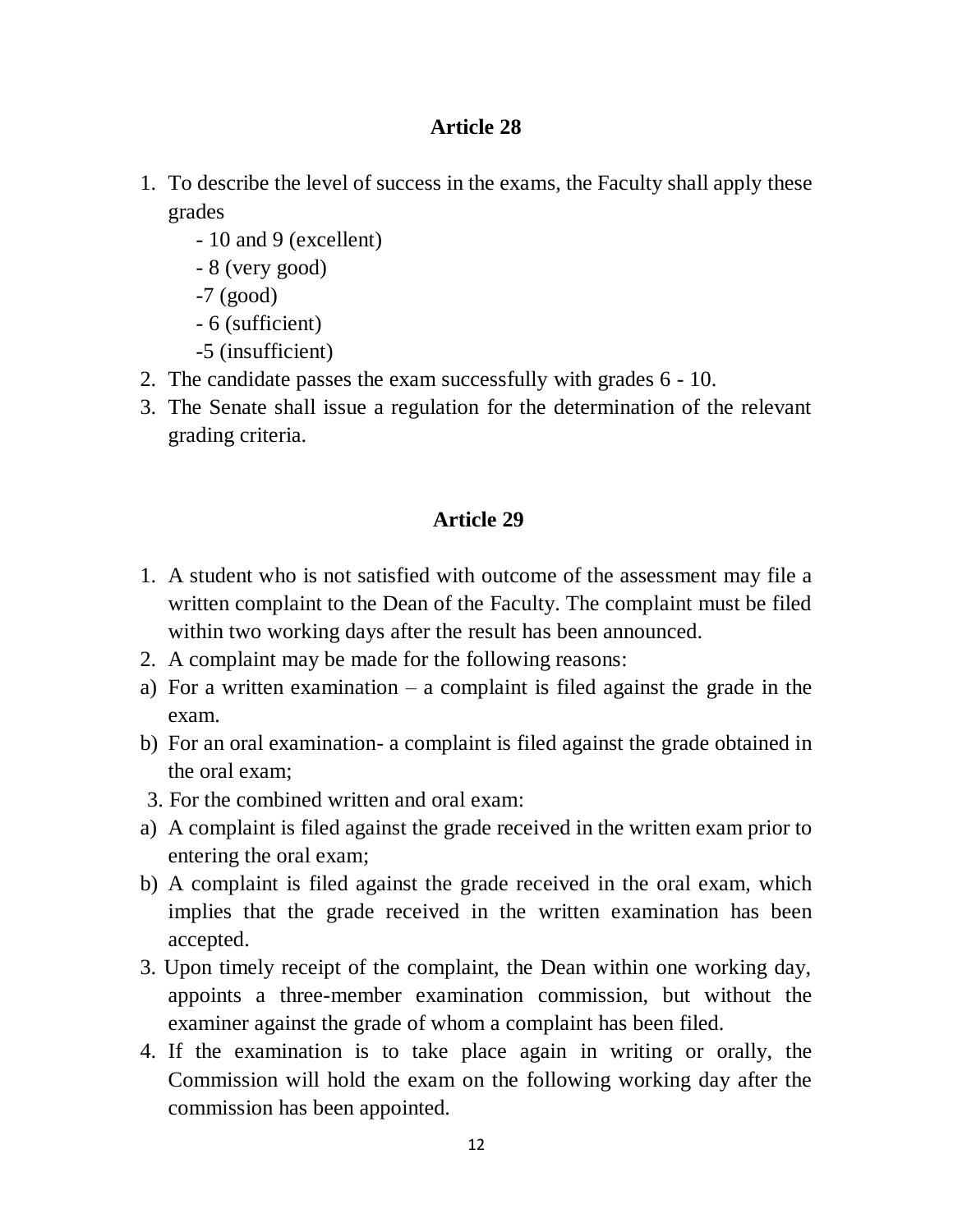- 5. In the case of a written complaint against the grade, the written exam shall be reviewed by the Commission on the following working day after the Commission has been appointed.
- 6. No appeal may be filed against the Commission's assessment.
- 7. According to the rules, the student has the right to enter for a maximum of three times in the exam.
- 8. After having complained with a strong underlying justification, the student may be given permission by the Dean of the Faculty to enter an exam for the fourth time. The exam will be held in front of a three-member commission appointed by the Dean of the Faculty.
- 9. If the same study year is registered again, the number of times an exam has been failed is not taken into account.
- 10.In case a student fails for the fourth time in an exam when attending the same academic year for a second time (repeating the same year) the student will lose the regular student status for the specific study program.

### **10. Graduation Thesis-Master Thesis**

#### **Article 30**

- 1. Master studies at the Faculty of Food Technology shall complete the master's thesis in accordance with study programs.
- 2. A student who has fulfilled the obligations specified in the curriculum, has been enrolled in the fourth semesters of studies and has at most two exams left towards graduation earns the right to receive the master thesis topic.

- 1. Teaching staff who take part in teaching in academic year shall propose to the Faculty Council one or more titles for the master thesis work with the respective reasoning. The teaching staff who propose thesis topics are potential mentors of those topics.
- 2. The Faculty Council shall, by a special decision, decide on the number of thesis that a teacher may mentor during an academic year.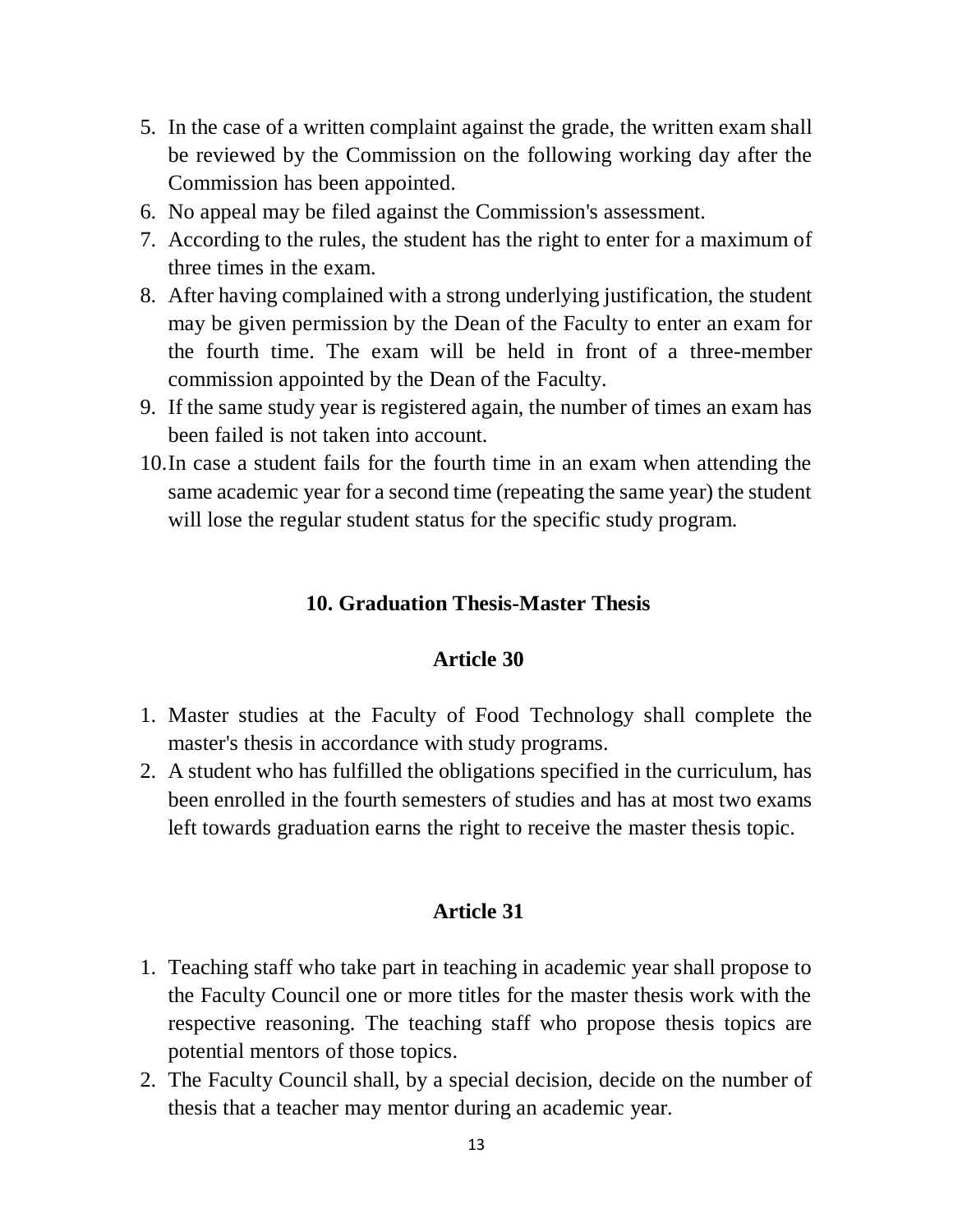3. Students, in accordance with the needs of enterprises or other institutions, and in agreement with the mentor may propose master thesis topics.

#### **Article 32**

The master thesis is individually elaborated by the student confirming in this case the theoretical skills achieved during the studies can be successfully applied to solve complex research problems in the scientific field for which the student has decided.

## **Article 33**

- 1. Master's thesis can be elaborated jointly by two or three students (a research group) and the contribution of each candidate should be clearly specified.
- 2. The application for elaboration of the master's thesis by two or three students is determined by the Faculty Council.

- 1. A candidate who has earned the right to present the master's thesis work in accordance with the paragraph 2 of the article 30 of this Regulation shall submit a proposal for the master thesis title. The proposal for the title of the candidate master's thesis is determined in collaboration with the professor teaching the given subject.
- 2. The proposal from paragraph 1 of this article should contain: the subject and the scientific purpose of this scientific work, the basic hypotheses and the methods to be applied during the research.
- 3. The candidate submits one of the topics allowed under Article 31, paragraph 1 or submits a topic in accordance with Article 31, paragraph
- 4. The proposal for the master thesis title is confirmed by the mentor.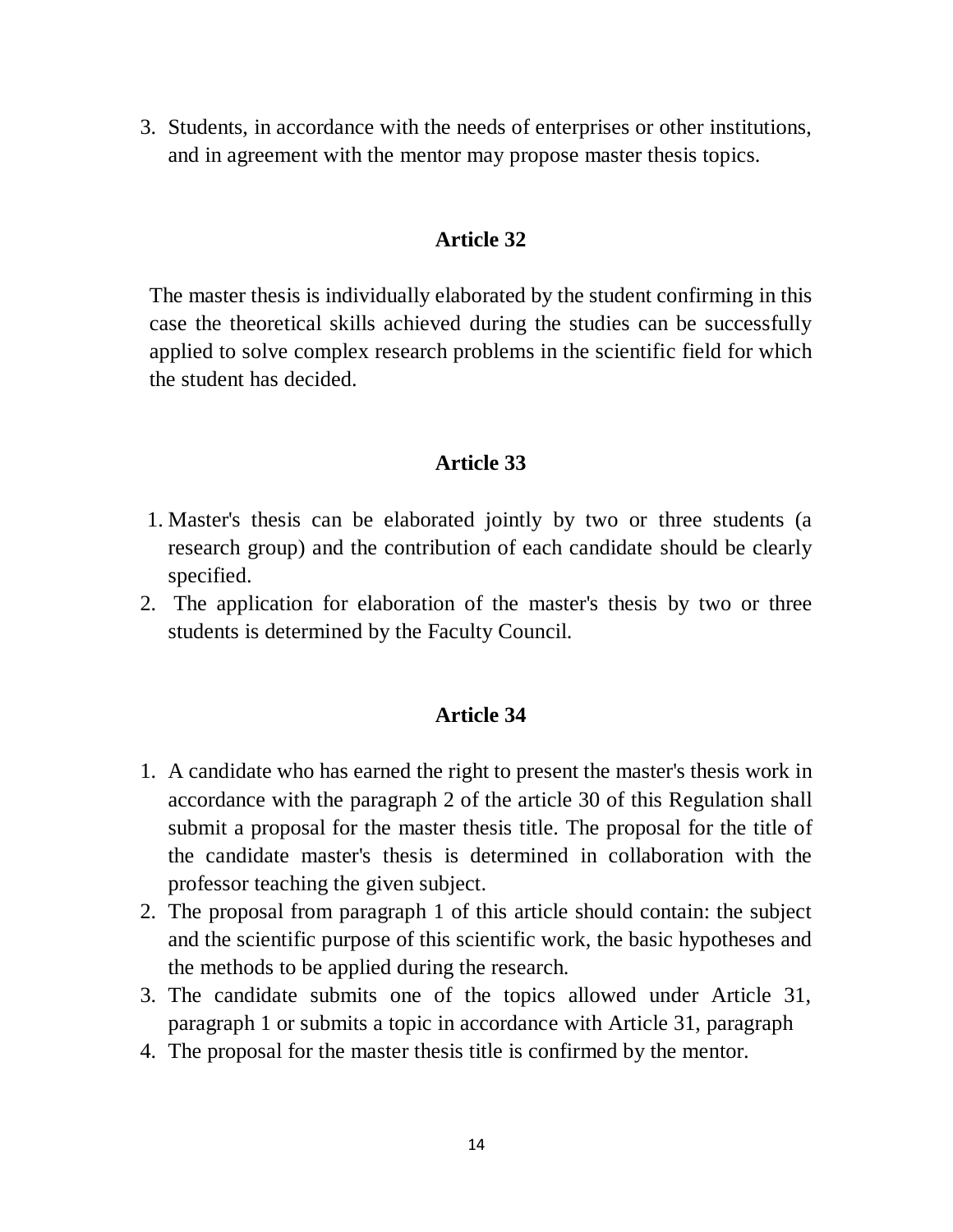The Faculty Council at the proposal of the Department and the Studies Commission approves the proposal for the title and allows the master thesis. The Faculty Council nominates a mentor who helps the student during the completion of the master thesis.

### **Article 36**

The master thesis presents the independent scientific work of the candidate through which the candidate proves to have the knowledge to present and solve professional scientific problem.

#### **Article 37**

- 1. The candidate is obliged to submit the master thesis for evaluation within a maximum of one year from the day when the master thesis is allowed.
- 2. At the request of the candidate, the Faculty Council may allocate additional time of a maximum of up to 6 months to submit the master thesis. The postponement of the deadline is done after presenting a valid reason such as disease or other reasons as specified by the Faculty Council.
- 3. If the candidate fails to submit the master thesis for assessment in the timeframe specified in this article, the procedure for obtaining the academic title shall be terminated based on the decision of the Dean, as proposed by the Faculty Council and the candidate has the right to submit a proposal for the new master thesis title. This option can only be used once.

## **Article 38**

1. When the candidate submits the master thesis, the Faculty Council appoints the commission for the evaluation of the master thesis within a maximum of 60 days after the candidate has submitted the request.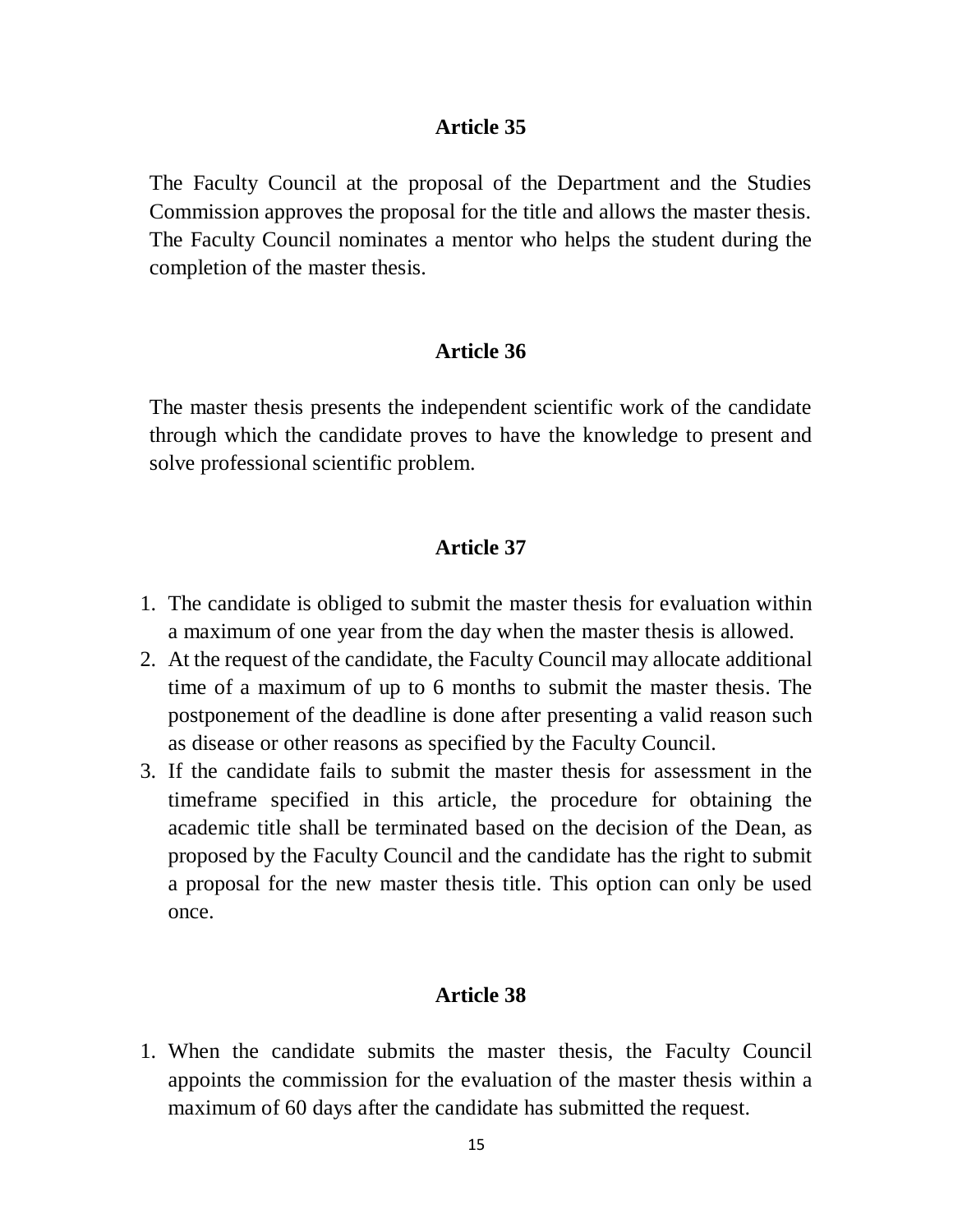- 2. The task of the commission is upon reading the thesis to submit a written report to the Faculty Council in writing within a deadline of no longer than 2 months.
- 3. In the report to be made by the majority of the members of the commission, the commission may propose that the work be approved and the candidate be allowed to defend the thesis, the thesis to be improved or refused.
- 4. A member of the commission who does not support the report from the previous paragraph of this article shall be obliged to share his opinion and do so in writing.
- 5. The defense of the thesis must be made within a time frame which cannot be shorter than 15 days or longer than three months from the day that the decision has been issued.
- 6. The Dean of the Faculty decides the day for the defense, in accordance with the defense commission.

If the candidate does not defend the master thesis for unjustified reasons on the timeframe indicated in the article above, the dean based on the proposal of the committee before which the thesis was to be defended, by a decision will terminate the procedure for the obtainment of the academic master degree and thesis is returned to the candidate.

#### **Defense Procedures**

- 1. The Chairperson of the Commission shall open the public defense of the master thesis while the mentor briefly and summarily present the contents and parts of the report of the master thesis evaluation commission.
- 2. The candidate makes a presentation a summary presentation of the thesis, but not longer than 30 minutes.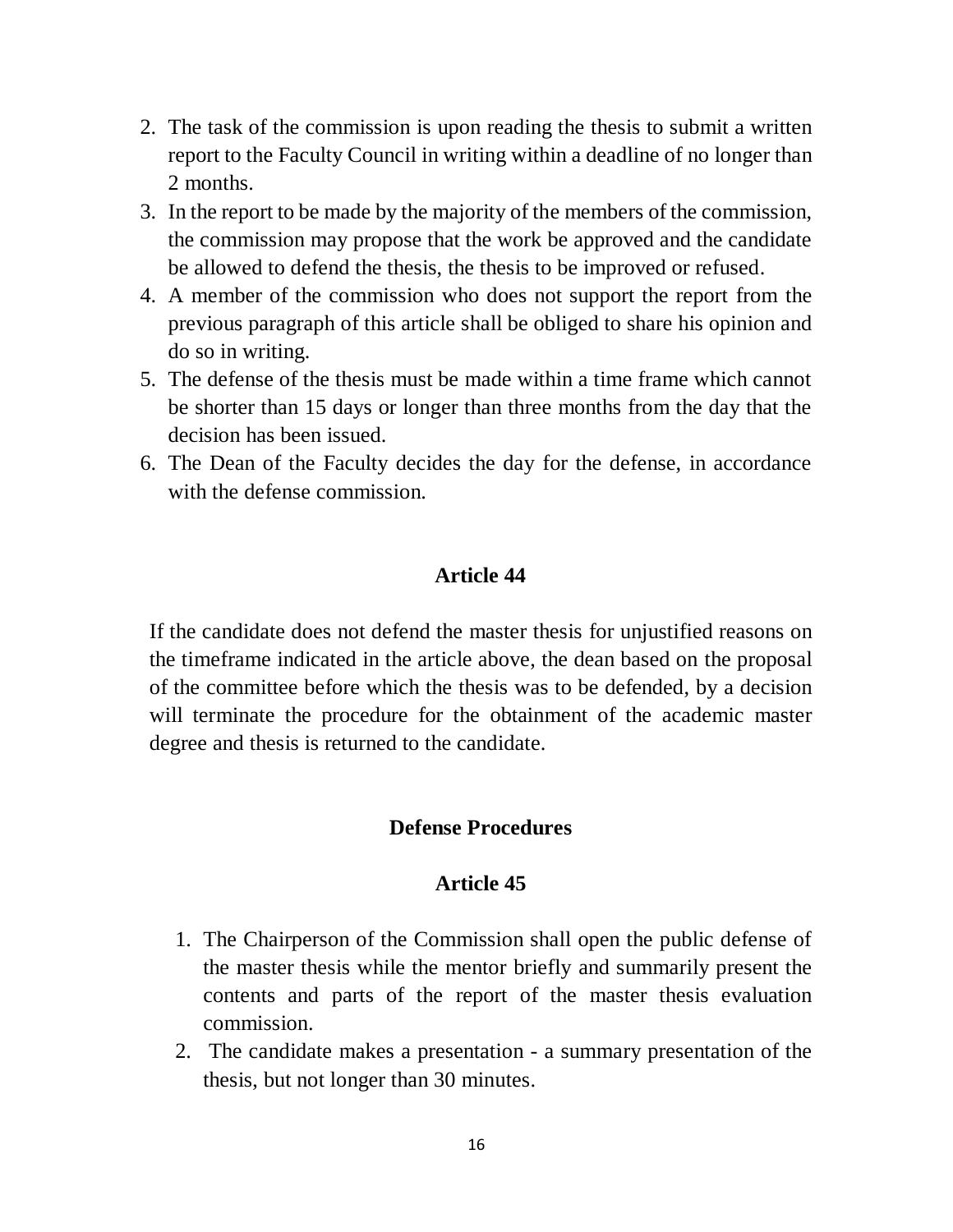3. The members of the commission shall ask questions and the candidate shall answer.

#### **Article 46**

- 1. When the commission determines that the master work has been thoroughly considered, the chairman shall complete the defense and invite the committee to convene for the evaluation of the defense.
- 2. The decision of the commission is publicly announced.

## **Article 47**

- 1. The candidate has defended the master thesis if most of the members have given a positive assessment of the thesis defense.
- 2. If the candidate has not successfully defended the master thesis, he or she may submit a new master thesis proposal within six months.

#### **Article 48**

- 1. Upon successful completion of the master's degree, the candidate obtains a master of science degree in the respective field.
- 2. For the achievement of the academic Master of Science degree, the candidate will be issued a diploma signed by the Dean and the Rector.
- 3. The content and form of the diploma shall be determined by the Ministry of Education, Science and Technology.

#### **Article 49**

The Faculty keeps an evidence of graduates.